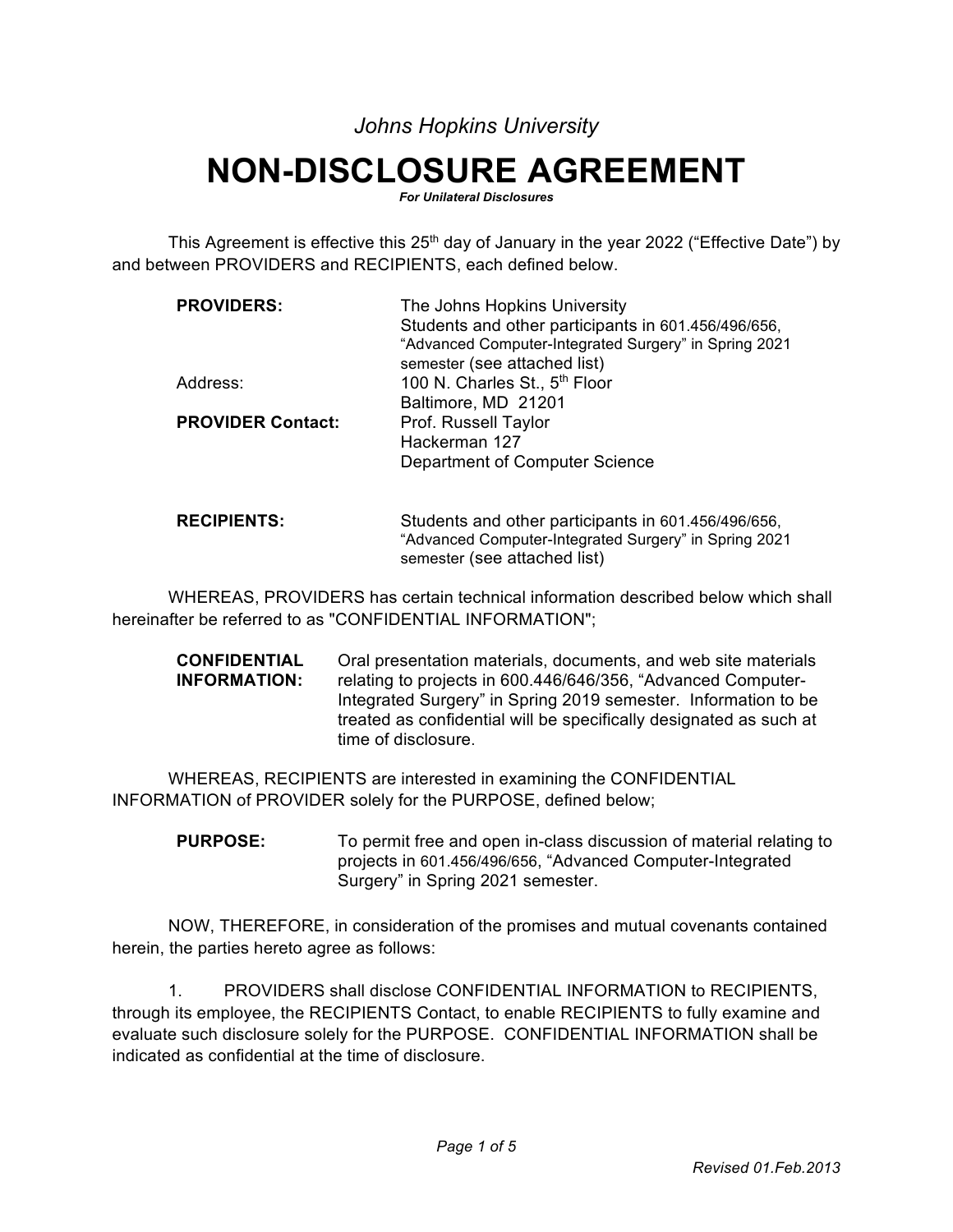2. RECIPIENTS agrees to accept the CONFIDENTIAL INFORMATION and to employ all reasonable efforts to maintain the CONFIDENTIAL INFORMATION as secret and confidential, such efforts to be no less than the degree of care employed by RECIPIENTS to preserve and safeguard RECIPIENTS's own confidential information. The CONFIDENTIAL INFORMATION shall not be disclosed or revealed to anyone except employees of RECIPIENTS who have a need to know the CONFIDENTIAL INFORMATION for the PURPOSE defined herein and who agree to be bound by the terms of this Agreement. RECIPIENTS's confidentiality obligations under this Paragraph 2 shall survive for a period of five (5) years after the date of expiration or earlier termination of this Agreement pursuant to Paragraph 5 hereof.

3. It is hereby acknowledged by PROVIDERS that RECIPIENTS shall incur no liability merely for examining and considering the CONFIDENTIAL INFORMATION. However, RECIPIENTS covenants and agrees that it will not use the CONFIDENTIAL INFORMATION for any purpose other than the PURPOSE without the prior written consent of PROVIDERS.

4. RECIPIENTS' obligations under Paragraphs 2 and 3 above shall not extend to any part of the CONFIDENTIAL INFORMATION:

- (a) that can be demonstrated to have been in the public domain or publicly known and readily available to the trade or the public prior to the date of the disclosure; or
- (b) that can be demonstrated, from written records, to have been in RECIPIENTS' possession or readily available to RECIPIENTS from another source not under obligation of secrecy to PROVIDERS prior to the disclosure; or
- (c) that becomes part of the public domain or publicly known by publication or otherwise, not due to any unauthorized act by RECIPIENTS; or
- (d) that is subsequently disclosed to RECIPIENTS by a third party who is not under an obligation of confidentiality to PROVIDERS; or
- (e) that is required by any law, regulation, or order of court to be disclosed by RECIPIENTS. Prior to disclosing proprietary or CONFIDENTIAL INFORMATION of the PROVIDERS, the RECIPIENTS shall first notify and allow PROVIDERS an opportunity to prevent disclosure.

5. This Agreement shall be effective for a period of 2 years after the Effective Date hereof, unless earlier terminated by mutual written agreement of the Parties hereto.

6. All CONFIDENTIAL INFORMATION shall remain, as between PROVIDERS and RECIPIENTS, the exclusive property of PROVIDERS, and nothing herein shall be construed as giving RECIPIENTS any right, title or interest therein. In particular, it is understood that nothing herein shall be deemed to constitute, by implication or otherwise, the grant to RECIPIENTS of any license or other rights under any patent, patent application, or other intellectual property right or interest belonging to PROVIDERS, or as permitting RECIPIENTS to unfairly obtain the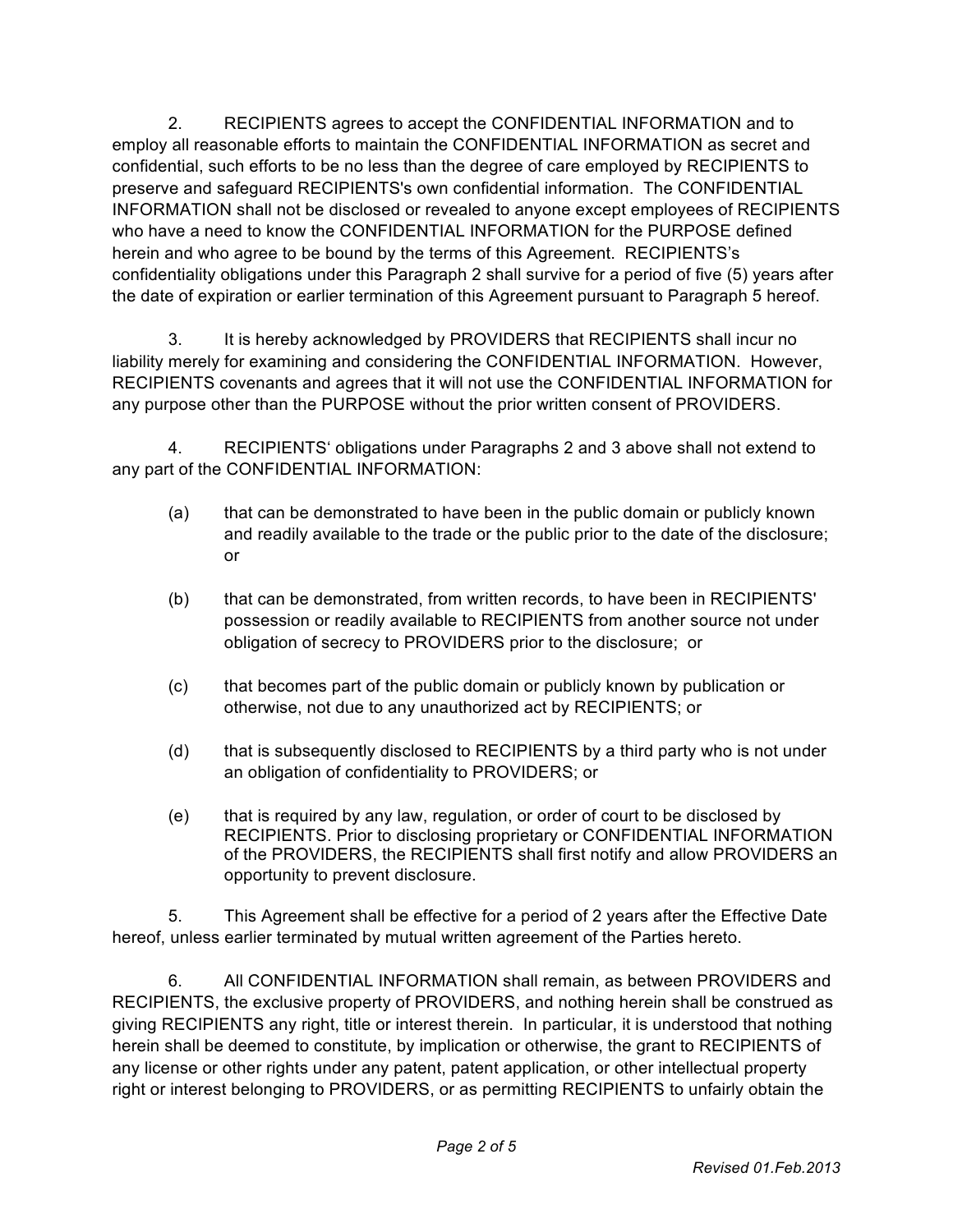right to use any CONFIDENTIAL INFORMATION which becomes publicly known through an improper act or omission on its part.

 7. Neither party shall use the name of the other or any contraction or derivative thereof or the name(s) of the other party's faculty members, employees, or students, as applicable, in any advertising, promotional, sales literature, or fundraising documents without prior written consent from the other party.

8. The terms of this Agreement supersede any previous non-disclosure agreements or any other preliminary representations or understandings that have been entered into by the parties to this Agreement with regard to the subject CONFIDENTIAL INFORMATION.

9. PROVIDERS do not make any representation or warranty as to the accuracy or completeness of any CONFIDENTIAL INFORMATION disclosed.

The parties hereto agree to examine and consider the subject matter of the CONFIDENTIAL INFORMATION on the foregoing basis.

| <b>Name</b>     | <b>Signature</b> | <b>Date</b> | JHED ID  |
|-----------------|------------------|-------------|----------|
| Taylor, Russell |                  |             | rtaylor2 |
| Li, Zhaoshuo    |                  |             | zli122   |
|                 |                  |             |          |
|                 |                  |             |          |
|                 |                  |             |          |
|                 |                  |             |          |
|                 |                  |             |          |
|                 |                  |             |          |
|                 |                  |             |          |
|                 |                  |             |          |
|                 |                  |             |          |
|                 |                  |             |          |
|                 |                  |             |          |
|                 |                  |             |          |
|                 |                  |             |          |
|                 |                  |             |          |
|                 |                  |             |          |
|                 |                  |             |          |
|                 |                  |             |          |
|                 |                  |             |          |
|                 |                  |             |          |
|                 |                  |             |          |
|                 |                  |             |          |
|                 |                  |             |          |

## **PROVIDERS AND RECIPIENTS**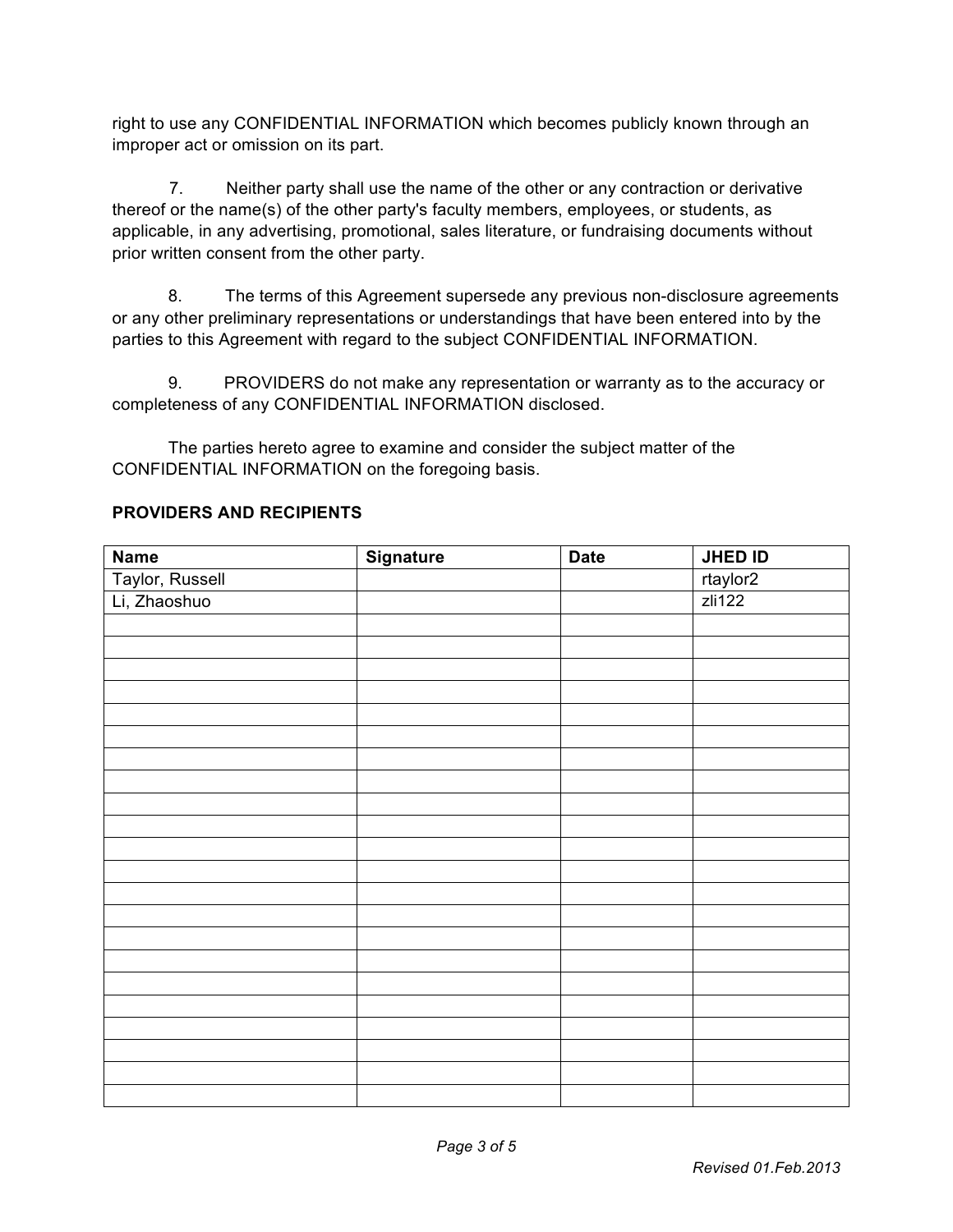| <b>Name</b> | <b>Signature</b> | <b>Date</b> | JHED ID |
|-------------|------------------|-------------|---------|
|             |                  |             |         |
|             |                  |             |         |
|             |                  |             |         |
|             |                  |             |         |
|             |                  |             |         |
|             |                  |             |         |
|             |                  |             |         |
|             |                  |             |         |
|             |                  |             |         |
|             |                  |             |         |
|             |                  |             |         |
|             |                  |             |         |
|             |                  |             |         |
|             |                  |             |         |
|             |                  |             |         |
|             |                  |             |         |
|             |                  |             |         |
|             |                  |             |         |
|             |                  |             |         |
|             |                  |             |         |
|             |                  |             |         |
|             |                  |             |         |
|             |                  |             |         |
|             |                  |             |         |
|             |                  |             |         |
|             |                  |             |         |
|             |                  |             |         |
|             |                  |             |         |
|             |                  |             |         |
|             |                  |             |         |
|             |                  |             |         |
|             |                  |             |         |
|             |                  |             |         |
|             |                  |             |         |
|             |                  |             |         |
|             |                  |             |         |
|             |                  |             |         |
|             |                  |             |         |
|             |                  |             |         |
|             |                  |             |         |
|             |                  |             |         |
|             |                  |             |         |
|             |                  |             |         |